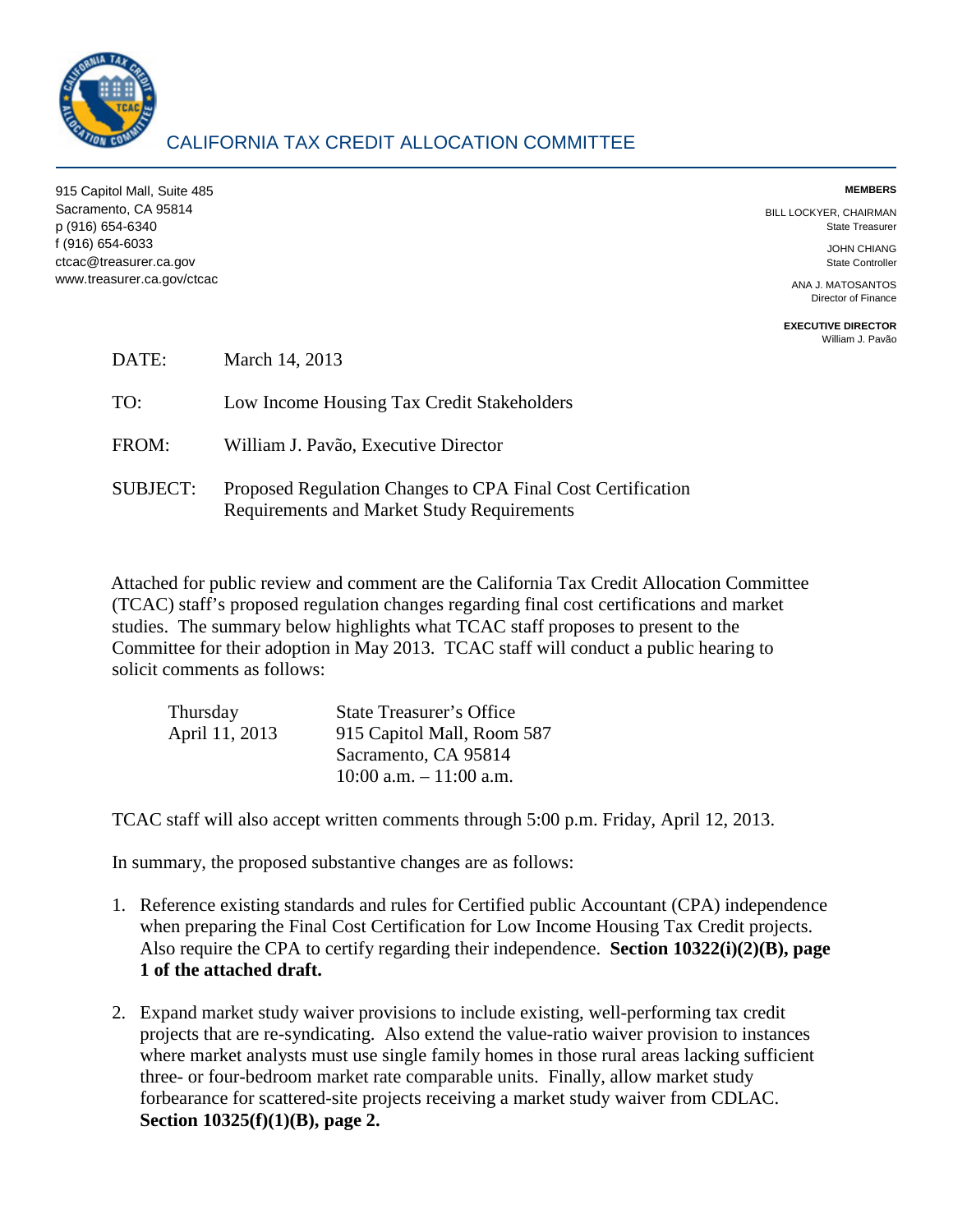3. Eliminate redundancy and potential discrepancies between the Sections  $10325(f)(1)(B)$  and Section  $10326(g)(1)(B)$  by holding 4% tax-exempt projects to the same language related to market studies as listed in the 9% Basic Threshold section of the Regulations. **Section 10326(g)(1), page 4.** 

Attachment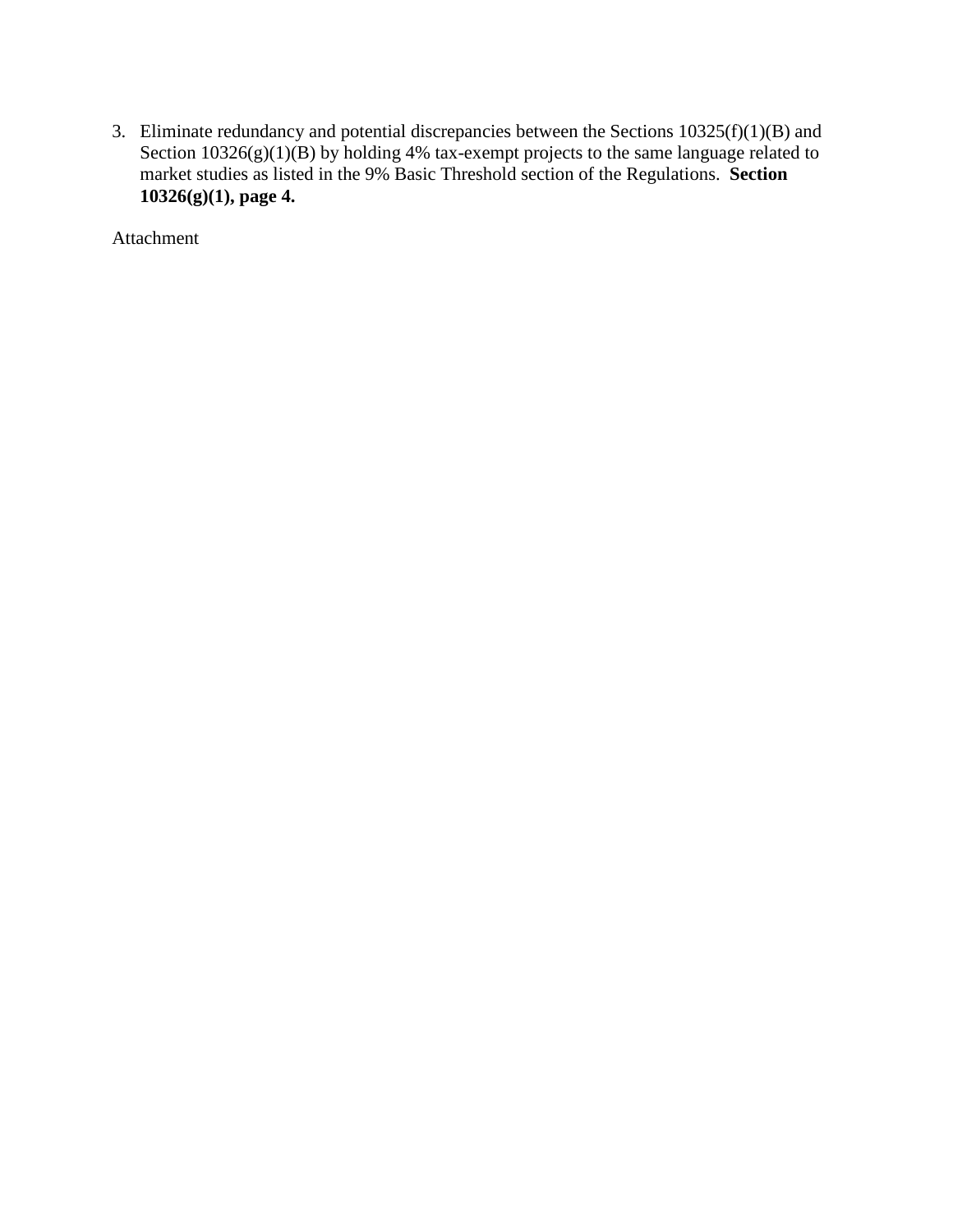# **2013 Proposed Regulation Change with Initial Statement of Reasons March 14, 2013**

## **Section 10322(i)(2)(B)**

### **Proposed Change:**

- (B) an audited certification, prepared by an independent Certified Public Accountant under generally accepted auditing standards, with all disclosures and notes. Effective July 1, 2013, the Certified Public Accountant (CPA) or accounting firm shall not have acted in an advisory or consulting capacity a manner that would impair independence as established by the American Institute of Certified Public Accountants (AICPA) Code of performed for the final cost certification client, include bookkeeping or other services relating to the accounting records, financial information systems design and outsourcing services, management functions or human resources, investment advisor, providing the final audited cost certification.as a project participant under Section Accountancy for California licensed public accounting firms (including proprietors); and Professional Conduct Section 101 and the Securities and Exchange Commission (SEC) regulations 17 CFR Parts 210 and 240. Examples of such impairing services, when implementation, appraisal or evaluation services, actuarial services, internal audit banking services, legal services, or expert services unrelated to the audit. Both the referenced SEC and AICPA rules shall apply to all public and private CPA firms 10322(h)(5). In order to perform audits of final cost certifications, the auditor must have a peer review of its accounting and auditing practice once every three years consistent with the AICPA Peer Review Program as required by the California Board of make the peer review report publicly available and submit a copy to CTCAC along with the final cost certification. If a peer review reflects systems deficiencies, CTCAC may require another CPA provide the final cost certification. This certification shall:
	- (1) reflect all costs, in conformance with 26 CFR  $\S1.42$ -17, expenditures and funds used for the project, as identified by the certified public accountant, up to the funding of the permanent loan. Projects developed with general contractors who are Related Parties to the developer must be audited to the subcontractor level; and
	- (2) include a CTCAC provided Sources and Uses form reflecting actual total costs incurred up to the funding of the permanent loan.
	- (3) certify that the CPA has not performed any services, as defined by AICPA and SEC rules, that would impair independence.

### **Reason:**

 10322(i)(2)(B) requires that a final cost certification be prepared by a Certified Public Accountant (CPA) who has not "acted in an advisory or consulting capacity as a project participant." The Committee adopted this regulation to ensure that the CPA performing the final California Tax Credit Allocation Committee (TCAC or the Committee) regulations Section cost certification for tax credit projects is truly independent.

The proposed regulation would clarify that the CPA should not act in any capacity that would impair their independence. The proposed regulation would delete the ambiguous reference to an "advisory or consulting capacity" and would instead reference independence rules already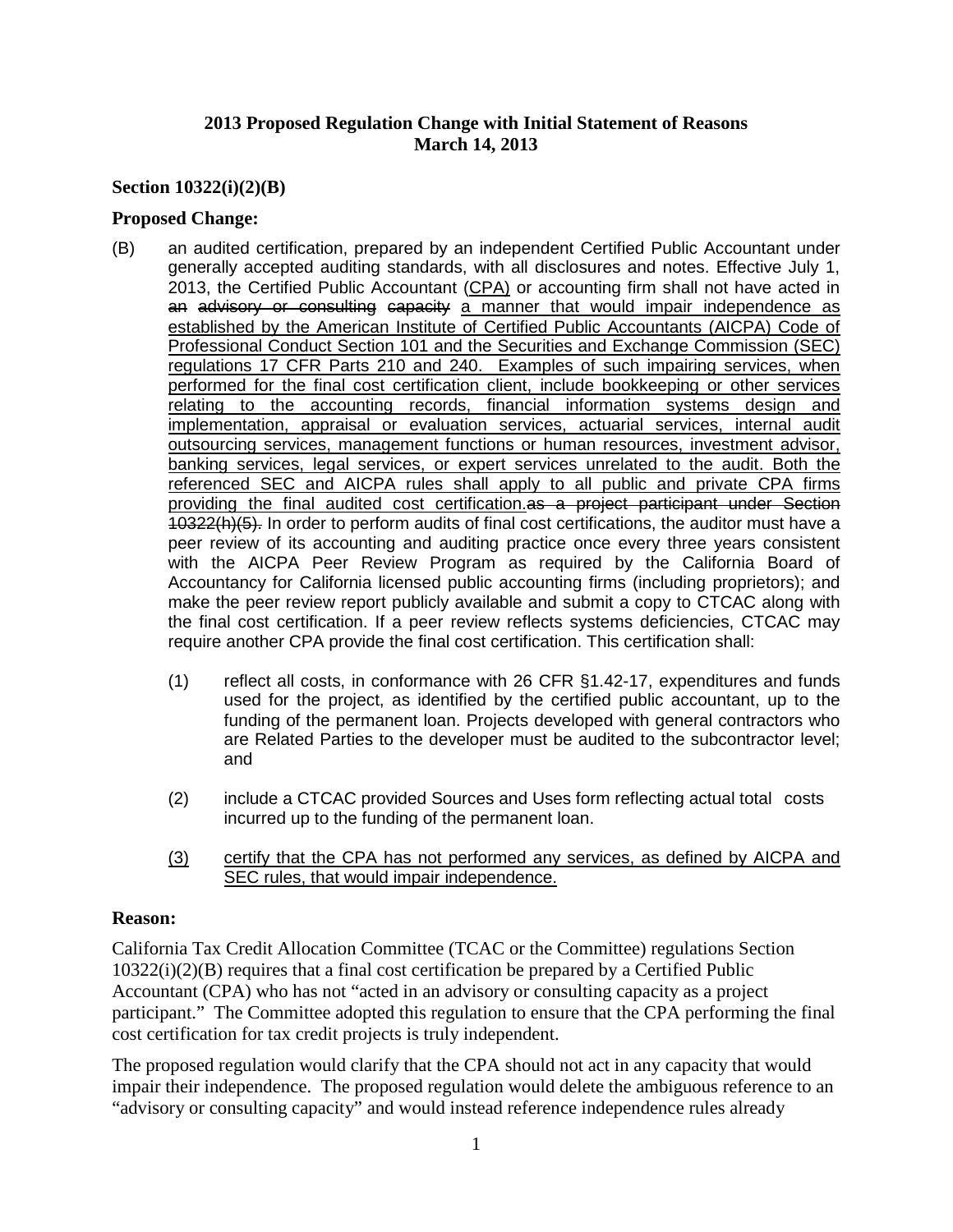established elsewhere. Specifically, new text would reference both professional conduct standards established by the American Institute of Certified Public Accountants (AICPA) as well as regulations established by the Securities and Exchange Commission (SEC).

incorporate specific SEC examples of CPA services that would impair independence. The SEC rules are an appropriate model in that they were promulgated by a public regulatory entity protecting investors in publicly held corporations. The proposed TCAC regulation would Referencing existing AICPA and SEC rules would also guide certifying CPAs by pointing to existing explanatory resources provided by those professional and regulating entities.

 The referenced AICPA Code of Professional Conduct explains actions that impair independence and may be found at:

[http://www.aicpa.org/Research/Standards/CodeofConduct/Pages/et\\_101.aspx#et\\_101.02.](http://www.aicpa.org/Research/Standards/CodeofConduct/Pages/et_101.aspx#et_101.02)

The listed SEC examples of services that impair independence are explained by the AICPA at: [http://www.aicpa.org/InterestAreas/EmployeeBenefitPlanAuditQuality/Resources/Accountingan](http://www.aicpa.org/InterestAreas/EmployeeBenefitPlanAuditQuality/Resources/AccountingandAuditingResourceCenters/AuditorIndependence/DownloadableDocuments/11_2003_AICPA_SEC_IndependenceRulesComparison.pdf)  [dAuditingResourceCenters/AuditorIndependence/DownloadableDocuments/11\\_2003\\_AICPA\\_S](http://www.aicpa.org/InterestAreas/EmployeeBenefitPlanAuditQuality/Resources/AccountingandAuditingResourceCenters/AuditorIndependence/DownloadableDocuments/11_2003_AICPA_SEC_IndependenceRulesComparison.pdf)  [EC\\_IndependenceRulesComparison.pdf.](http://www.aicpa.org/InterestAreas/EmployeeBenefitPlanAuditQuality/Resources/AccountingandAuditingResourceCenters/AuditorIndependence/DownloadableDocuments/11_2003_AICPA_SEC_IndependenceRulesComparison.pdf) Within this website, the specific references may be found at the following pages:

| Bookkeeping or other services related to accounting records: | page 20 |
|--------------------------------------------------------------|---------|
| Financial information systems design and implementation:     | page 21 |
| <b>Human Resources:</b>                                      | page 22 |
| Appraisal or evaluation services, actuarial services:        | page 23 |
| Internal audit, outsourcing services:                        | page 24 |
| Legal Services, Expert services unrelated to the audit       | page 26 |
| Investment advisor, banking services:                        | page 23 |
| <b>Management functions:</b>                                 | page 17 |

Finally, the proposed regulations would require that the auditing CPAs certify that they have not engaged in any of the impairing services. These proposed regulations would operationalize the Committee's intent to assure independence more effectively than the current regulatory text.

**\_\_\_\_\_\_\_\_\_\_\_\_\_\_\_\_\_\_\_\_\_\_\_\_\_\_\_\_\_\_\_\_\_\_\_\_\_\_\_\_\_\_\_\_\_\_\_\_\_\_\_\_\_** 

### **Section 10325(f)(1)(B)**

### **Proposed Change:**

 (B) a market study as described in Section 10322(h)(10) of these regulations, which provides evidence that:

- (i) The proposed tenant paid rents for each affordable unit type in the proposed development will be at least ten percent (10%) below rents for the same unit types in comparable market rate rental properties;
- more than the value ratios for comparable market rate units; (ii) The proposed unit value ratio stated as dollars per square foot  $(\frac{1}{3}, \frac{1}{5})$  will be no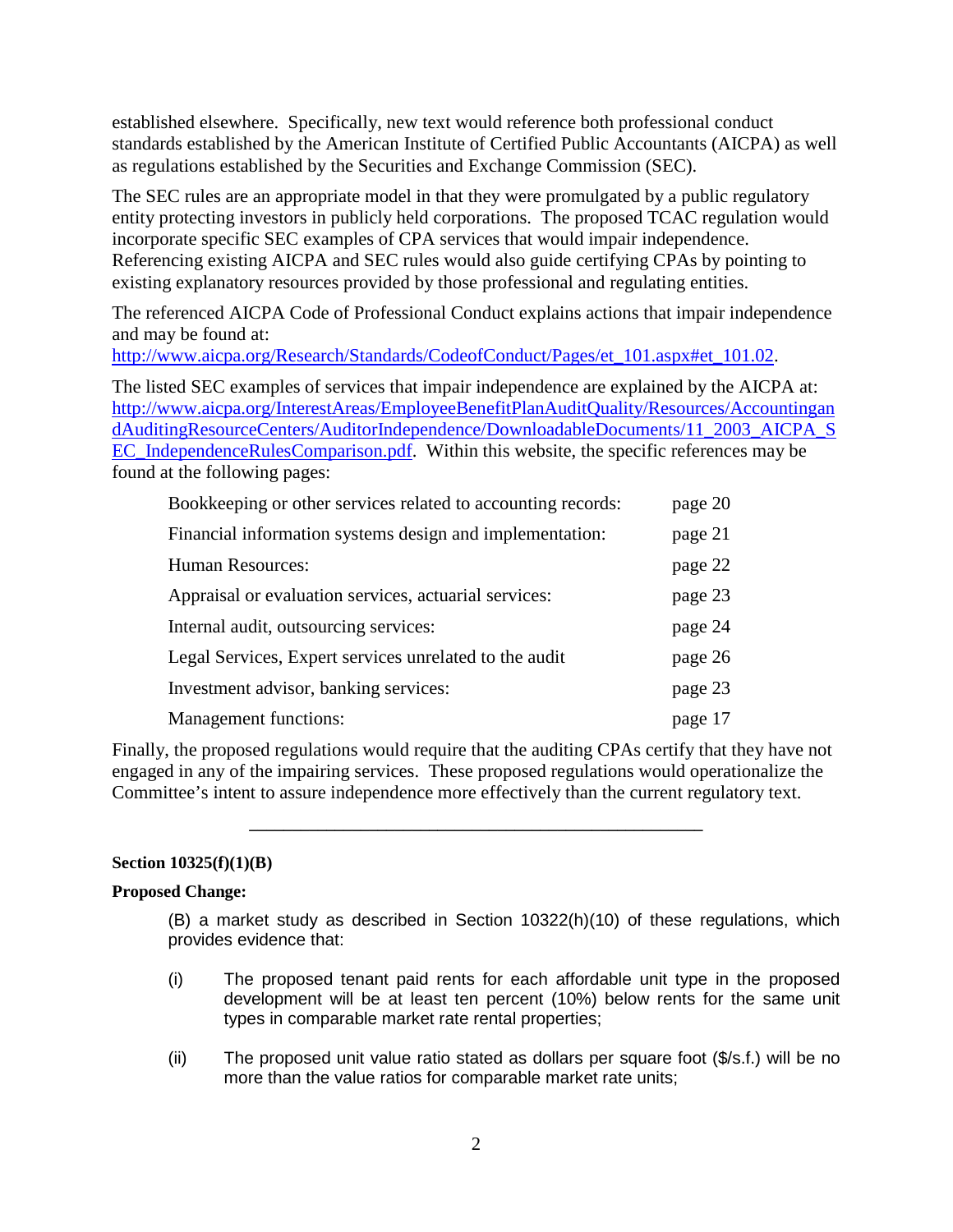- (iii) In rural areas without sufficient three- and four-bedroom market rate rental comparables, the market study must show that in comparison to three- and four- bedroom market rate single family homes, the affordable rents will be at least 20% below the rents for single family homes and the \$/s.f. ratio will not exceed that of the single family homes; and
- stabilized occupancy 90% occupancy for SRO and Special Needs projects and (iv) The demand for the proposed project's units must appear strong enough to reach 95% for all other projects – within six months of being placed in service for projects of 150 units or less, and within 12 months for projects of more than 150 units and senior projects.

The CTCAC Executive Director may waive the value ratio requirement in items (ii) and federal or state rental assistance or operating subsidies **and/or 2) an existing TCAC**  Regulatory Agreement. so long as the following conditions are met: In such cases, the proposed rents and income targeting levels <del>do</del> shall not increase by more than five percent (5%) and the project <del>has shall have a</del> vacancy rate of no more than five percent (5%) at the time of the tax credit application. Such waiver requests must be approved prior to the application submission and must include evidence from the project market (iii) above for acquisition/rehabilitation projects with any of the following: 1) existing analyst, including relevant market study pages, as to why the project is unable to meet the requirement.

 Scattered-site projects that have received a waiver of the market study requirement from the California Debt Limit Allocation Committee (CDLAC) per Article 10. Section 5250.3 of the CDLAC Regulations are exempt from the market study requirements of Sections  $10322(h)(10)$ ,  $10325(f)(1)(B)$ , and  $10326(g)(1)(B)$ . For such projects, a comprehensive market study as outlined in IRS Section 42(m)(iii) shall mean a written statement by a third party market analyst certifying that the project meets the requirements of Article 10. Section 5250.3 of the California Debt Limit Allocation Committee Regulations.

 above is essential, but because other elements of the market study will also be considered, meeting those requirements in subsection (B) will not in itself show adequate need and demand for a proposed project or ensure approval of a given Market studies will be assessed thoroughly. Meeting the requirements of subsection (B) project.

### **Reason:**

The Committee previously adopted a regulation allowing the TCAC Executive Director to waive the value-ratio requirement for acquisition-rehabilitation projects with existing federal or state rental or operating subsidies. This proposed language expands that waiver provision to include existing, wellperforming tax credit projects that are re-syndicating. The proposed waiver language would help preserve already-leased up, affordable acquisition/rehabilitation projects in TCAC's portfolio in cases where TCAC deems the value-ratio requirement to be unnecessary.

 TCAC will continue to hold waiver recipients to all other market study requirements, however, and The proposed language would also extend the value-ratio waiver provision to cases where market analysts must use single family homes in rural areas lacking sufficient 3 or 4 bedroom market rate comparables. will review such projects for conformity with the TCAC/CDLAC Joint Market Study Guidelines.

 Finally, the proposed language allows forbearance on the market study requirement to a specific subset of scattered-site projects receiving a market study waiver from CDLAC.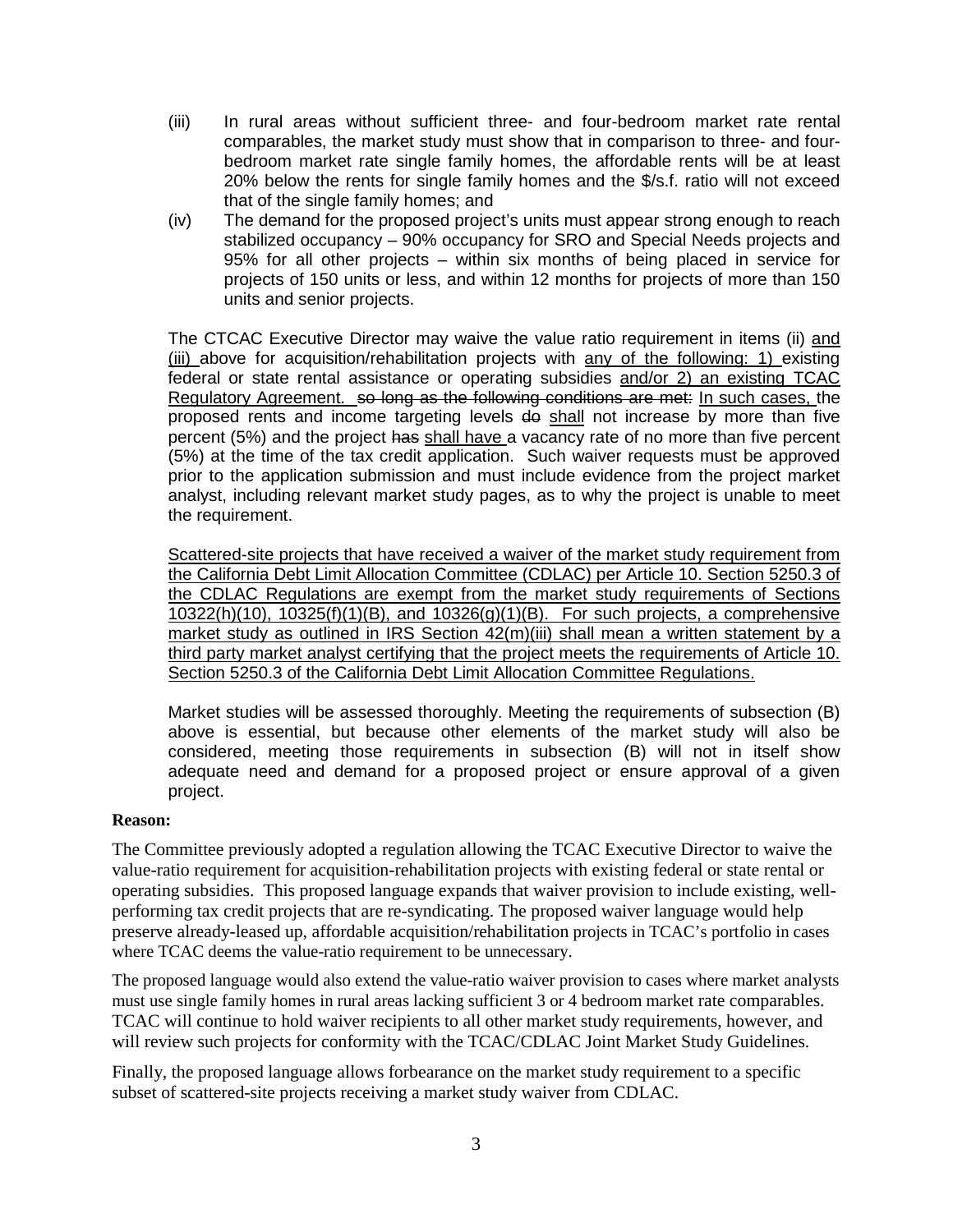#### **Section 10326(g)(1)**

#### **Proposed Change:**

 considered for Tax Credits under these regulations, the general partner(s) and management companies must not have any significant outstanding noncompliance (g) Basic thresholds. An application shall be determined to be complete by demonstration of meeting the following basic threshold requirements. All basic thresholds shall be met at the time the application is filed through a presentation of conclusive, documented evidence to the Executive Director's satisfaction. Further, in order to be eligible to be matters relating to the tenant files or physical conditions at any Tax Credit properties in California, and any application submitted by an applicant with significant outstanding compliance matters will not be considered until the Committee has received evidence satisfactory to it that those matters have been resolved.

**\_\_\_\_\_\_\_\_\_\_\_\_\_\_\_\_\_\_\_\_\_\_\_\_\_\_\_\_\_\_\_\_\_\_\_\_\_\_\_\_\_\_\_\_\_\_\_\_\_\_\_\_\_** 

- (1) Housing need and demand. Applicants shall provide evidence that the type of housing proposed, including proposed rent levels, is needed and affordable to the targeted population within the community in which it is located. Evidence shall be conclusive, and include the most recent documentation available (prepared within one year of the application date). Evidence of housing need and demand shall include;
	- (A) evidence of public housing waiting lists by bedroom size and tenant type, if available, from the local housing authority; and,
	- (B) a market study as described in Section 10322(h)(10) of these regulations, which provides evidence that<del>:</del> <u>the items set forth in Section 10325(f)(1)(B)</u> have been met for the proposed tax-exempt bond project.
		- proposed development will be at least ten percent (10%) below  $(i)$  The proposed tenant paid rents for each affordable unit type in the rents for the same unit types in comparable market rate rental properties;
		- (ii) The proposed unit value ratio stated as dollars per square foot (\$/s.f.) will be no more than the value ratios for comparable market rate units;
		- (iii) In rural areas without sufficient three- and four- bedroom market homes, the affordable rents will be at least 20% below the rents for rate rental comparables, the market study must show that in comparison to three- and four-bedroom market rate single family single family homes and the \$/s.f. ratio will not exceed that of the single family homes; and
		- and Special Needs projects and 95% for all other projects within (iv) The demand for the proposed project's units must appear strong enough to reach stabilized occupancy – 90% occupancy for SRO six months of being placed in service for projects of 150 units or